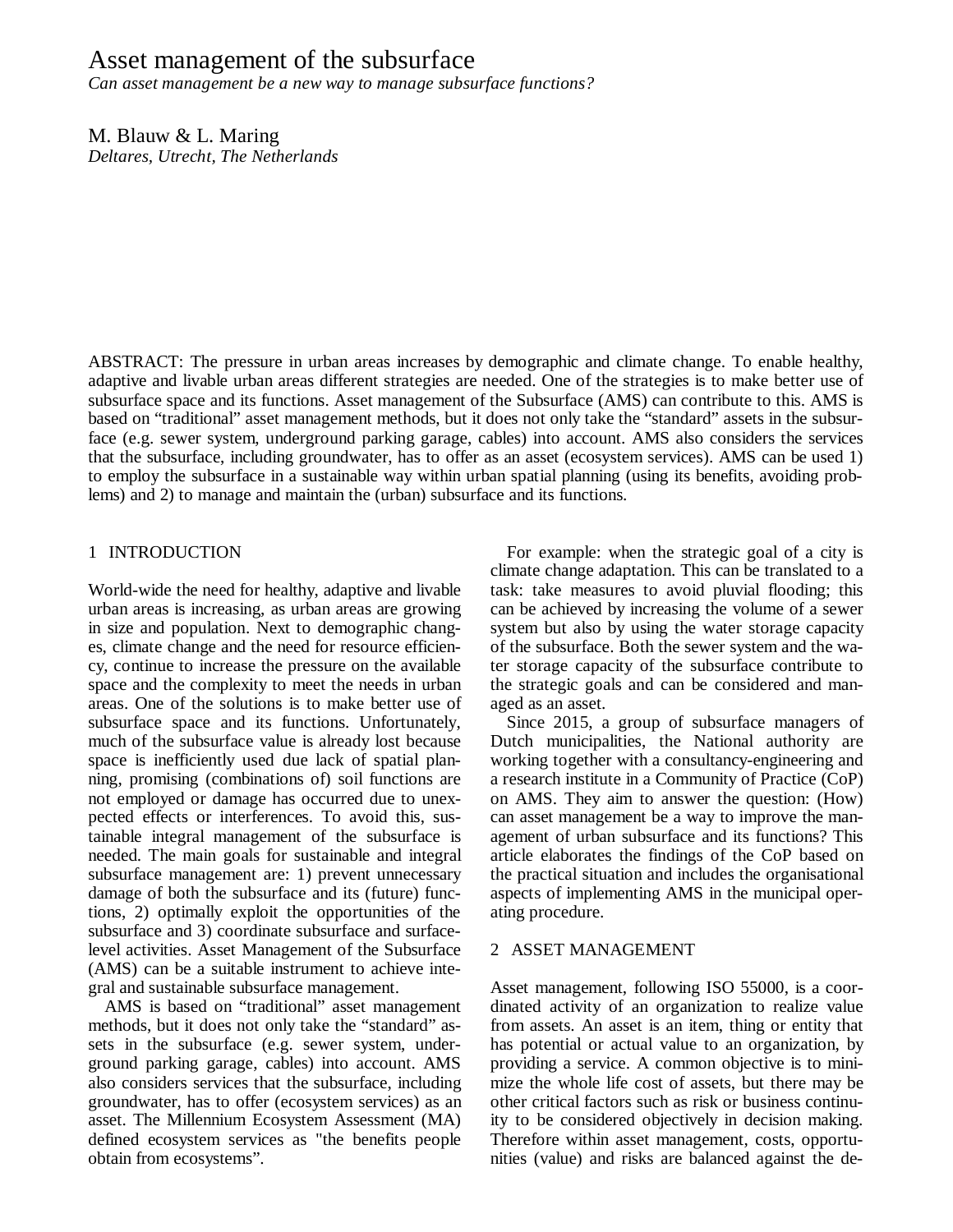sired performance of assets, to reach the organizational objectives. In addition, asset management enables the application of analytical approaches towards managing an asset over the different stages of its life cycle - including design, realization, management & maintenance and disposal.

Municipalities often already apply asset management to manage and maintain objects and infrastructures that they "own" or are directly responsible for e.g. roads, bridges, benches and sewer systems. For example, a municipality manages and makes their choices for roads, based on analyzing and balancing the risk accidents can occur due to conditions of the surface, the costs to repair the surface, optimal functioning of the road and the life-span of the surface.

# 3 ASSET MANAGEMENT OF THE SUBSURFACE

The goal of AMS is to contribute to sustainable subsurface management, by supporting decision-making during the realization, management and maintenance of subsurface functions. AMS not only includes anthropogenic assets, but also includes the natural functions of the subsurface that can be considered and managed as an asset providing value. AMS is targeting on local and regional authorities, active and responsible for the public area and its functions. For AMS, some main adjustments on the "traditional" asset management are needed:

1) Consider the system instead of separate objects: the subsurface is a system, containing anthropogenic assets, such as cables and underground parking garages. It also offers natural assets (ecosystem services) with (in)direct value for the urban environment, such as water storage, and temperature buffering capacity to be used for soil energy. These (natural and anthropogenic) functions can co-exist, compete for underground space, or interfere with each other, leading to positive or negative effects. Therefore knowledge about this system is essential.

2) From maintaining objects to maintaining functions. In urban areas, the municipality is responsible for maintaining and managing essential functions for the public: such as ensuring dry feet and a save, clean, healthy and pleasant environment. These functions can be obtained both by deploying anthropogenic or natural assets. Consideration of the long term performance, risks, costs and benefits can support choices in how to provide specific functions with natural solutions, civil engineering or a mix.

3) Private versus public asset management: with traditional asset management, mainly assets are managed by a public or private entity that knows that it is responsible for managing and maintaining the asset and has direct benefits from this. In most cases this is not the case in urban areas for functions of the subsurface. The subsurface and the functions of it that local authorities can deploy are often located in public area. However, the subsurface also accommodates privately owned assets such as cables and pipes. Also land ownership (privately owned land in urban areas) influences the ability of local authorities to employ subsurface functions. This demands consideration of the distribution of costs and benefits of the management of subsurface assets and good interaction with stakeholders.

4) From lifecycle to land cycle: where assets have a specific life time and are considered from construction to disposal, functions of the subsurface are just there, when maintained well for "eternity". Therefore they should be considered using a land cycle in which they perform their role (Figure 1). Land is either is use or in transition. The three land management phases consist of "anticipating change", "make the transition" and "check performance". Project phases that can be connected with asset management tasks are initiative, planning, realization, maintenance. Notice that the disposal of the asset is deliberately left out of this cycle. This has strong links with points 1, 2 and 3 above.



Figure 1. The land cycle for asset management (based on Ellen, 2013).

Development of AMS method by the CoP, is based on "cherry picking" tools and methods developed for traditional asset management, subsurface management and ecosystem services. Four general requirements are set by the CoP for a useful AMS method (Figure 2); it has to contribute to 1) a structured and transparent method for subsurface management, 2) cost efficiency by reducing risks and costs, but also capitalizing (in)direct value from the natural system, 3) a decision-support framework based on balancing value, risks and costs and 4) a common language for different disciplines and between different functions/levels to make options and choices understandable and transparent.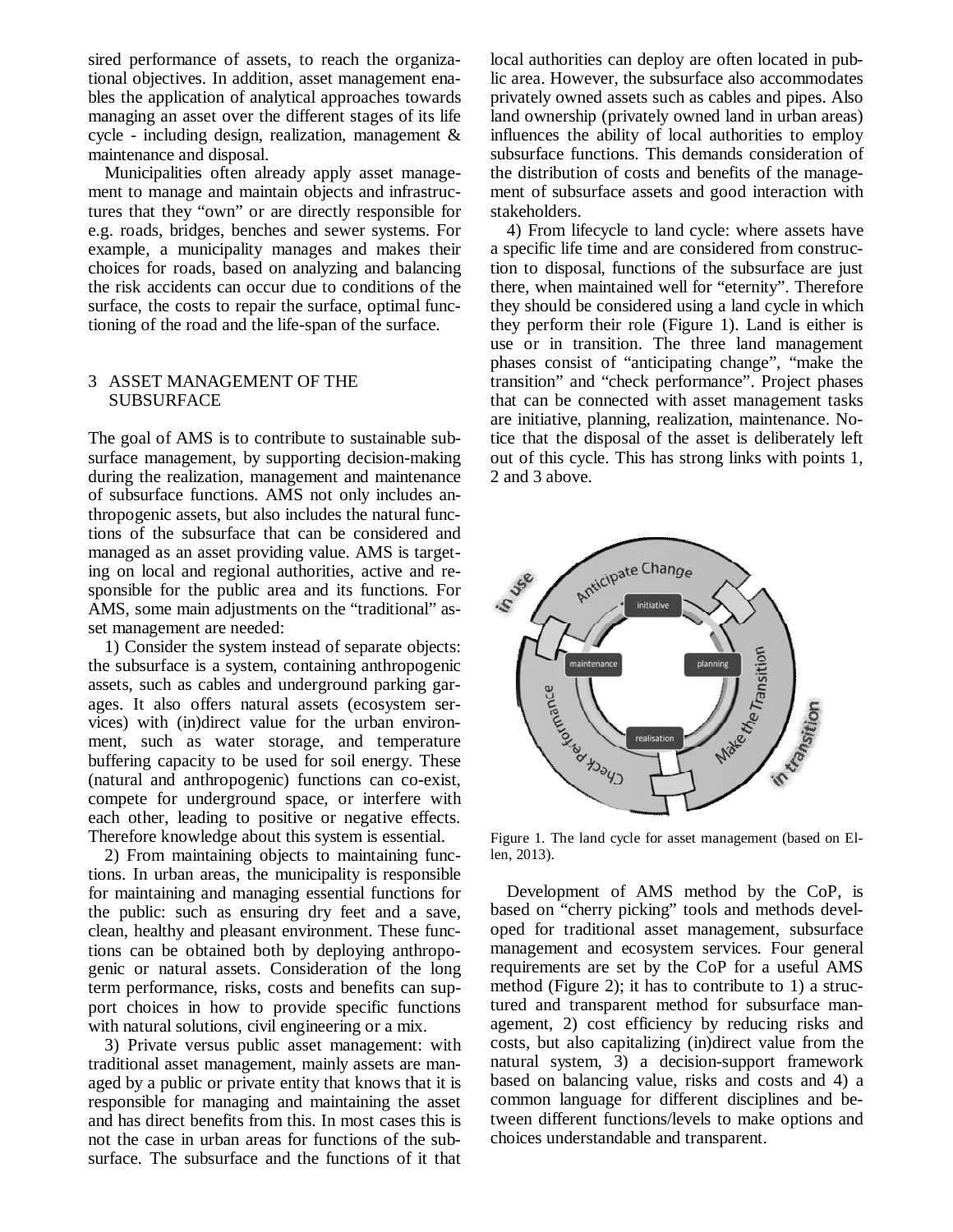

Figure 2. The four general requirements for AMS-method.

The basis for AMS is balancing the requested performance of functions of the subsurface with value / costs and risks. These main items are elaborated in more detail below.

### 3.1 *Performance of functions of the subsurface*

The subsurface provides different functions that contribute to healthy, adaptive and livable areas. Besides the function "space", which is mainly used for placing anthropogenic assets, other functions provided by the ecosystem can be used. Ecosystem services of the subsurface and groundwater can be divided in four categories: 1) provisioning services (e.g. availability fresh water, energetic content); 2) regulating services (e.g. attenuation capacity of the subsurface, soil bearing capacity, storage capacity); and 3) cultural services (e.g. archaeology); and 4) supporting services (e.g. biodiversity and habitat) (Figure 3).



Figure 3. Ecosystem services in the Netherlands (Otte et al, 2012)

Depending on the characteristics of a location (e.g. soil type, elevation, groundwater level) and the objectives of the stakeholder(s), different subsurface functions can be demanded and obtained. The first step within AMS is to analyze, depending on the ambitions and goals, which functions of the subsurface can be employed and/or need to be maintained within an area. Consequently, the opportunities and challenges that the subsurface offers and poses need to be mapped, using area knowledge and available subsurface data and models. Different methods have been developed to systematically analyze the potential of the subsurface for the urban system. Examples of these methods are: SEES (System Exploration Environment & Subsurface) (Hooijmeijer, 2013) and Resources methodology for subsurface (Smit, 2007).

#### 3.2 *Risks of the subsurface functions*

Within AMS risks that can occur due to the subsurface but also risks that can occur to the subsurface are taken into account. Concerning the first, when functions of the subsurface fail, this often has a direct effect on the public space and in direct costs. Failing subsurface functions can have effects such as settlements, delay in building projects, damage to cables and pipelines and flooding.

Different activities can also cause risks to the subsurface and its functions. Examples are contamination or soil sealing, disturbing the possibility to use water storage capacity by land use practices. Other commonly seen example is inefficient use of space or interferences between subsurface functions due to bad spatial planning practice (e.g. interfering aquifer thermal energy storage systems). Both categories of risks can be overcome by performing a (semiquantitative) risk assessment during projects. Having sufficient data and information of the employed subsurface functions (both natural and anthropogenic), subsurface characteristics and subsurface potential is a requirement to be able to assess and anticipate risks, and avoid them from actually occurring. Unfortunately data and information availability (including quality) and exchange is still insufficient in most cases (Klerk, 2015).

#### 3.3 *Cost and value of subsurface functions*

The costs of managing and maintaining anthropogenic assets placed on, or in the subsurface are high. Not knowing or taking into account the subsurface system or not managing the subsurface in a sustainable manner, involves high costs. Damage to subsurface assets often occurs due to lacking information or not using information in projects. Examples are digging damages to cables and pipelines, when not knowing where these are exactly placed during excavation works. On the website of the Dutch Government, it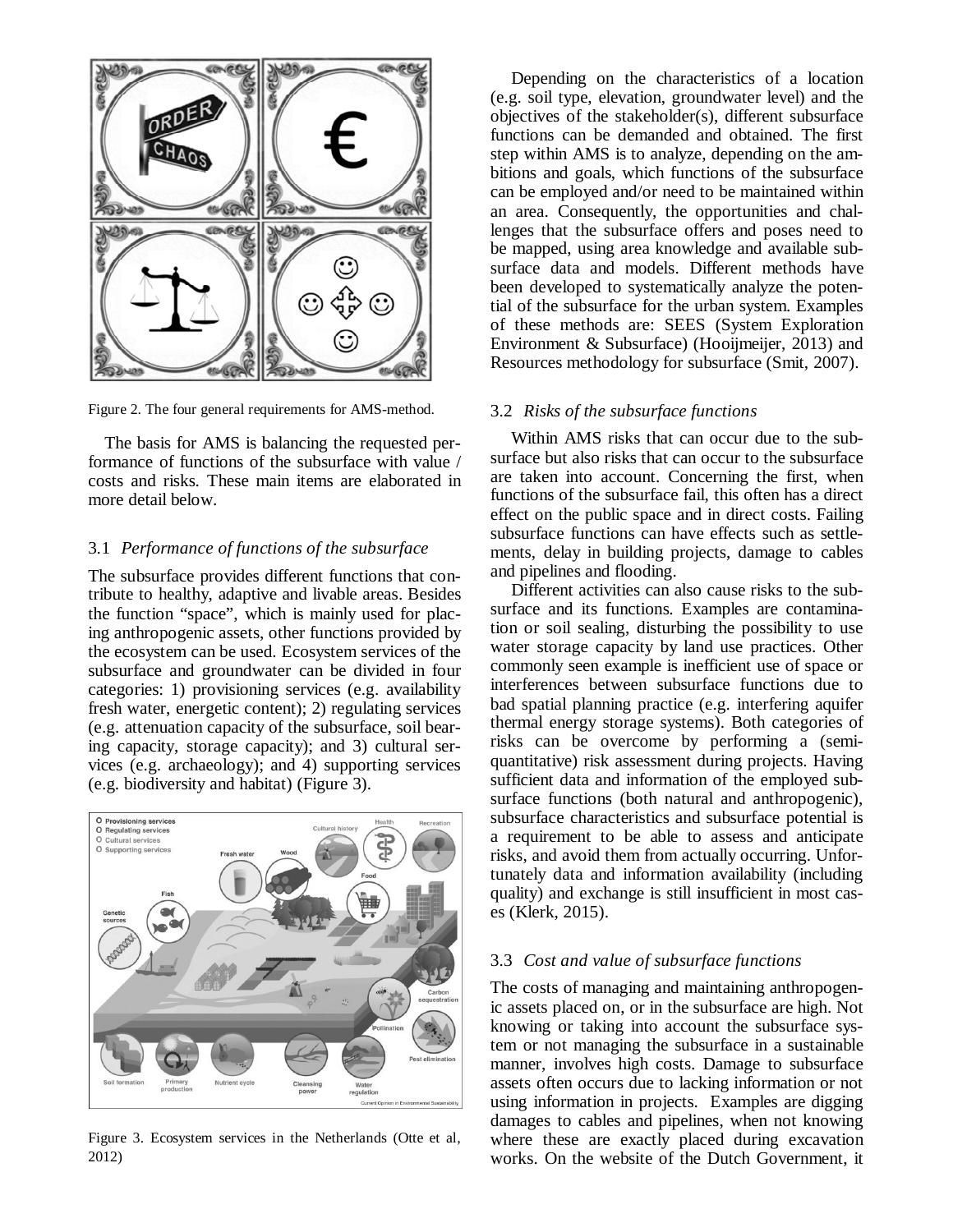is stated that in The Netherlands, these repairing costs are 25 million euro per year. Another example is (preventable) damage to new-placed buildings due to settlements and flooding because local circumstances were not taken into account in the planning phase. Although the numbers are not known, not fully exploiting the potential of soil functions or irreversibly damaging soil functions can potentially "cost" society a lot now and in the future.

The value of the subsurface, when just considering the anthropogenic assets, is large. For example, the Dutch Municipal Platform Cables and Pipes (GPKL) estimated that there is about 2 million km of cables with a replacement value of 100-300 billion euro's in the subsurface in the Netherlands. When taking into account the (indirect / societal) value of functions delivered by the subsurface, this value increases significantly. UN Environment Programme initiative called "the Economics of Ecosystems and Biodiversity" (TEEB) tried to monetize the value of ecosystem services. Some ecosystem services have a concrete economic value for example provisioning services like drinking water, fossil fuels. Unfortunately most ecosystem services have an indirect value. Methods for valuing the indirect benefits of ecosystem services in monetary terms are (Farber, 2002):

1) Avoided cost: services allow society to avoid costs that would have been incurred in the absence of those services (e.g. waste treatment by wetland habitats avoids health costs);

2) Replacement cost: services could be replaced with man-made systems (e.g. restoration of the Catskill Watershed cost less than the construction of a water purification plant)

3) Factor income: services provide for the enhancement of incomes (e.g. improved water quality increases the commercial take of a fishery and improves the income of fishers)

4) Hedonic pricing: service demand may be reflected in the prices people will pay for associated goods (e.g. coastal housing prices exceed that of inland homes)

In addition to point 1 and 2, the value and degree of irreversibility and scarcity should be taken into account. When the soil and its functions are not planned, used and managed in an optimal manner, potential and future value can be lost. Because subsurface is a slow responding medium, this loss can be irreversible and scarce and irreplaceable subsurface functions can disappear. In addition of point 3 and 4, the fact that many subsurface functions can be combined with other services should be considered in determining value.

Different studies have been performed to monetize ecosystem services, but putting numbers on the above mentioned values can be difficult and all stakeholders should agree on them. A second difficulty is the division in costs and benefits. Trade-offs can be made on different aspects, but again this is location specific. Therefore within AMS the costs and values of functions are semi-quantified by stakeholders in the area, taking into account parameters as irreversible, scarcity and multi-functionality.

# 4 CHALLENGES

Within the CoP different challenges in developing the method AMS came across as well as organizational aspects to implement AMS. Some challenges are described below.

An important challenge is raising awareness of the possibilities in gaining value and decreasing costs when managing the subsurface sustainably. Currently the subsurface is often seen as one of many aspects in spatial development and as a black-box with its advantages and disadvantages, where we just have to deal with. When taking subsurface functions into account with asset management for the public area, conscious decisions can be made whether the subsurface can supply the essential functions, or that this will be solved in another (civil engineering) manner. Much value can be gained and costs can be avoided when it is recognized that the subsurface is a system and asset management should be tailored to that, instead of maintaining assets of the system separately.

Another issue is ownership. For several soil functions there is no "real" asset owner or manager. Public authorities, e.g. municipalities, water boards, and provinces, are in charge by policy and regulation when maintaining and managing soil functions. Some functions such as delivering drinking water and archeology) are maintained and managed because there is regulation or a responsible party. Other soil functions, such as space, water storage capacity do not have regulation or a direct asset owner or manager. In many cases decisions on subsurface are then made on gut feelings. Question is takes or actually is responsible for exploiting, managing and maintaining these functions.

Availability of information is another challenge. To be able to implement AMS sufficient, good quality data and understandable information should be available and obtainable. In this way the potential of subsurface functions can be matched to an area's objectives.

Finally, defining the (indirect) value of the soil functions is a challenge. This is both needed for balancing performance, costs and risks in AMS as well in the communication to other parties concerning the importance of sustainable subsurface management. Factors playing a role are the degree of (ir) reversibility, possibility for multifunctional use and scarcity of the function.